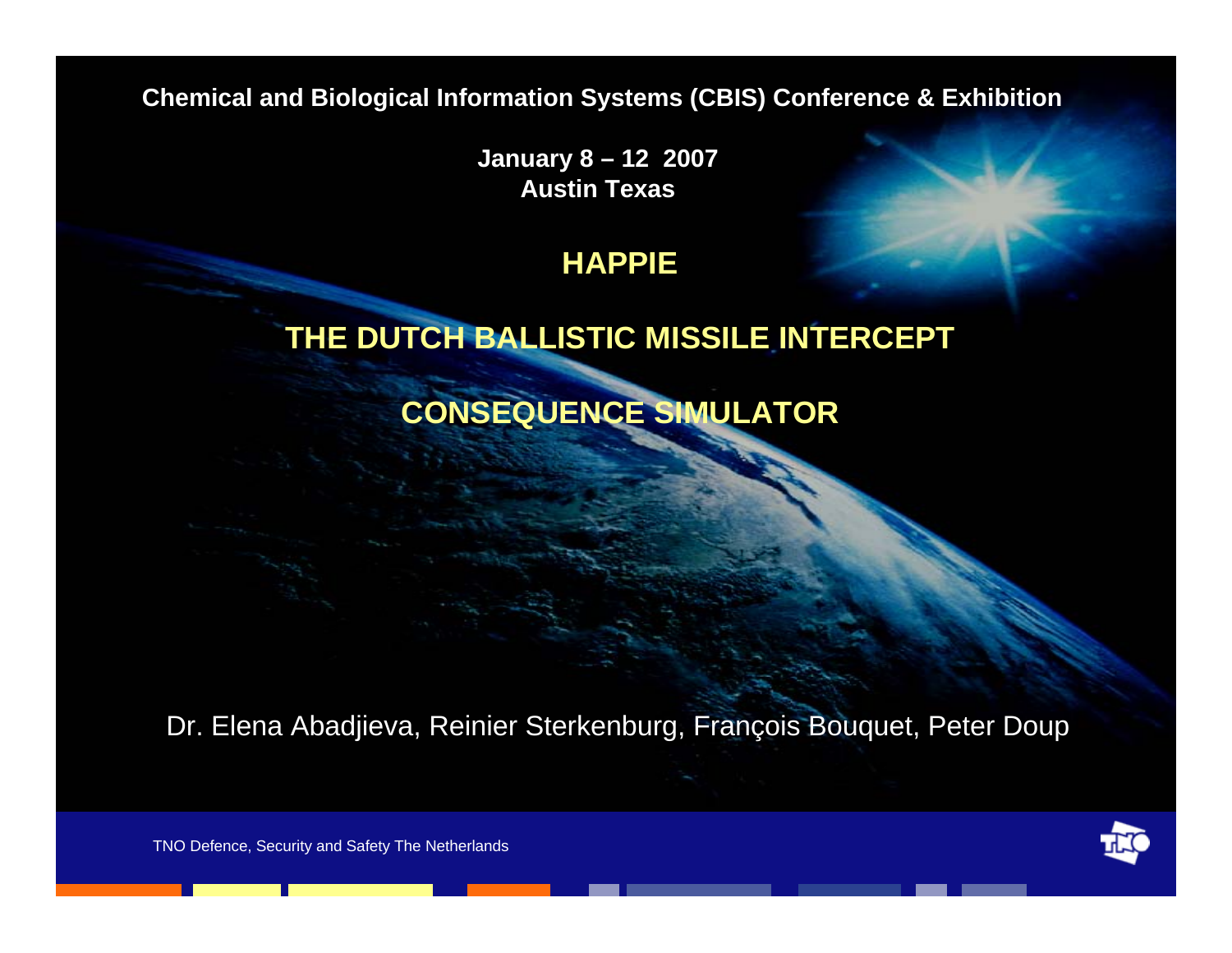# OUTLINE

#### • Introduction

- Description of the models chain present status
- Development of new sub-models project in progress
- Applications



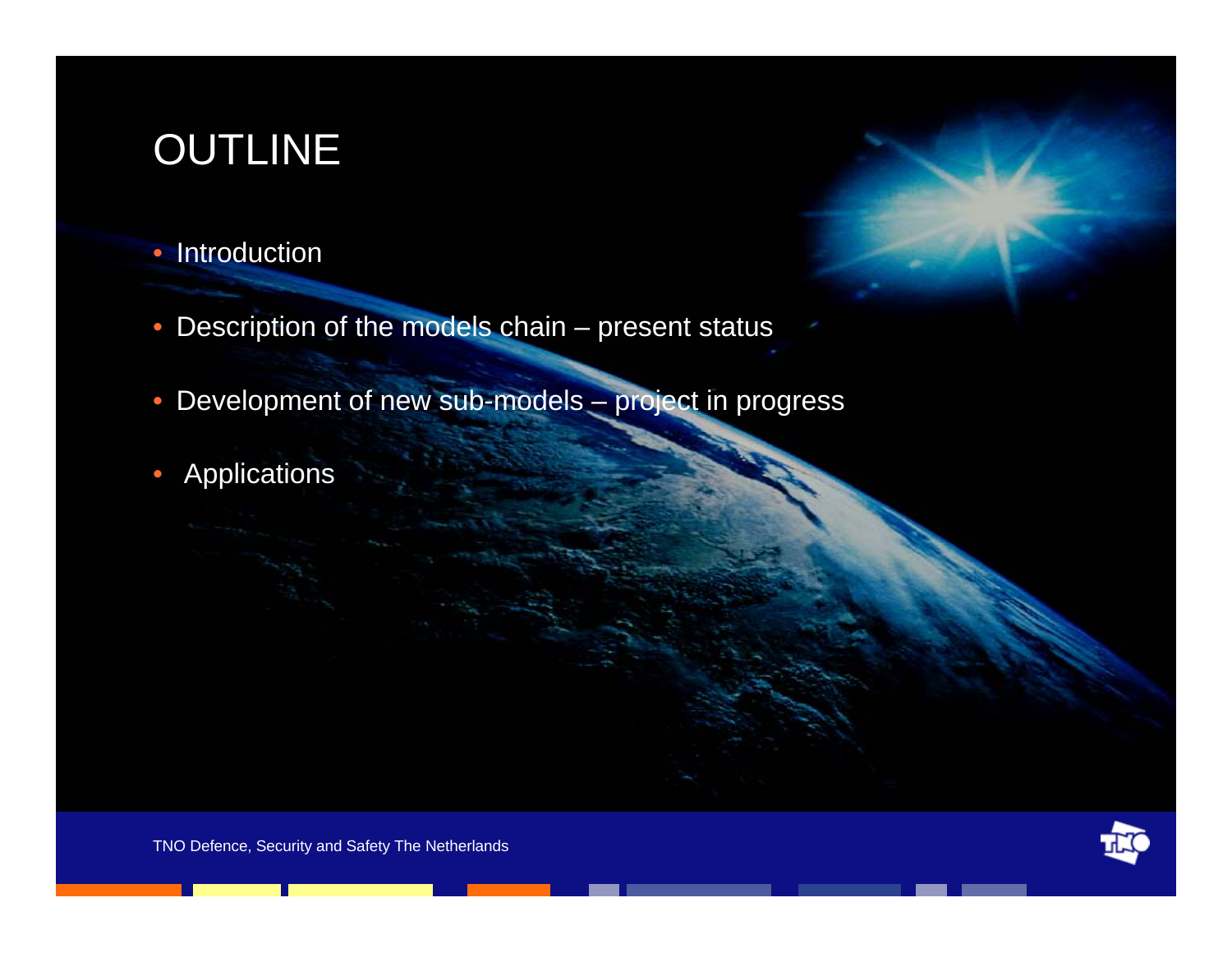#### Ballistic missile intercept consequence simulation Bulk warheadWarhead with submunitions



**gent phase transformation** 

**Aero-dynamic warming up?**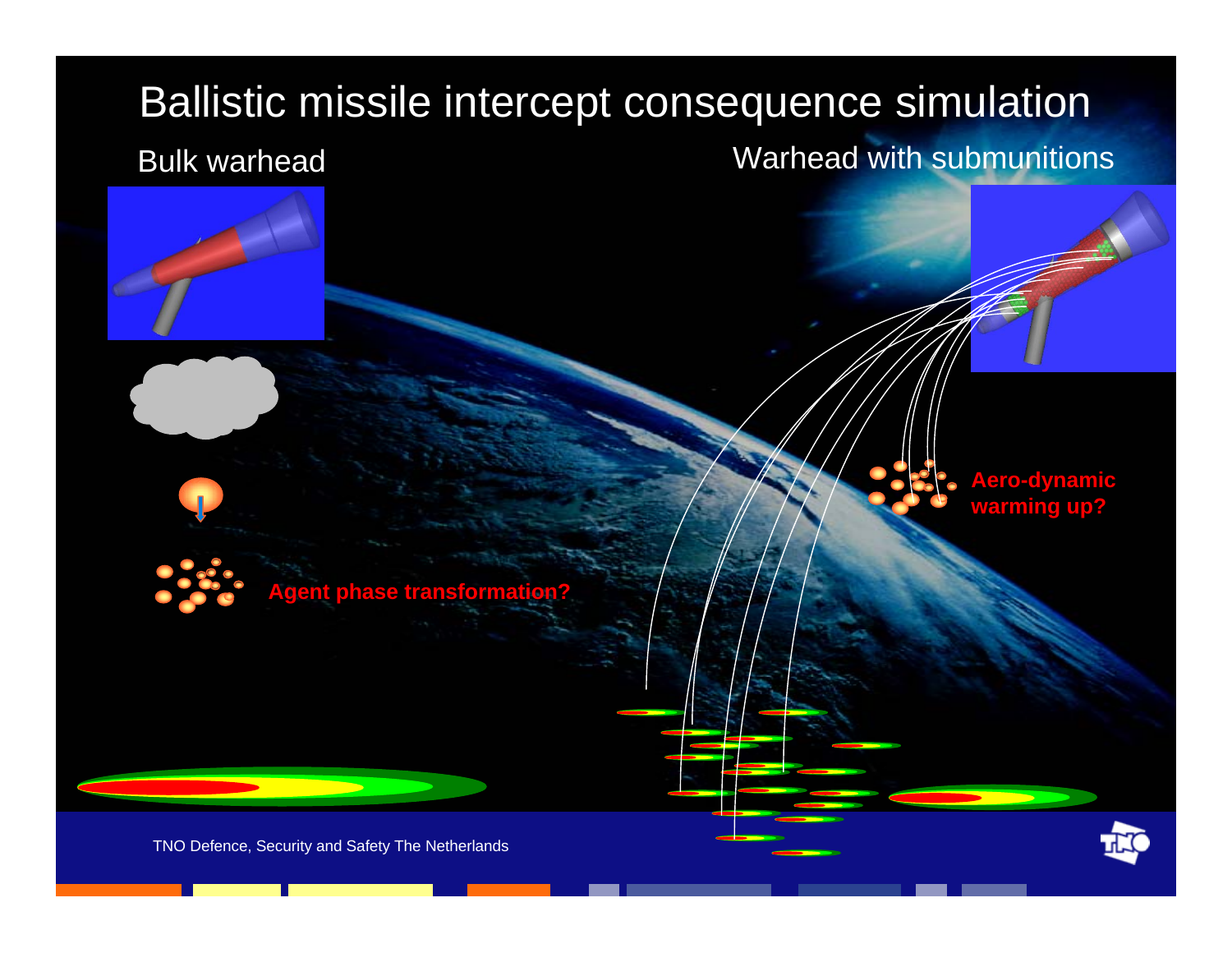

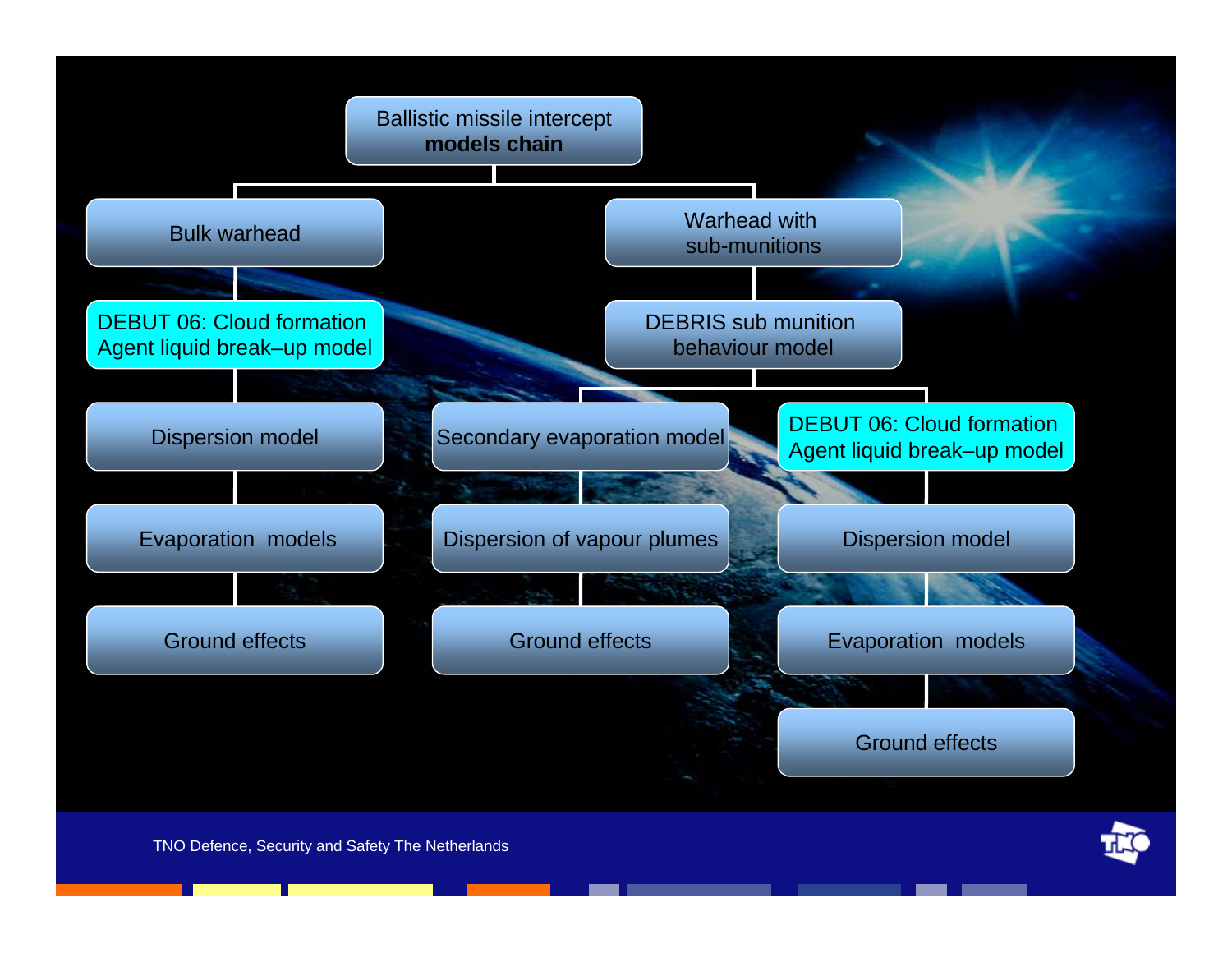



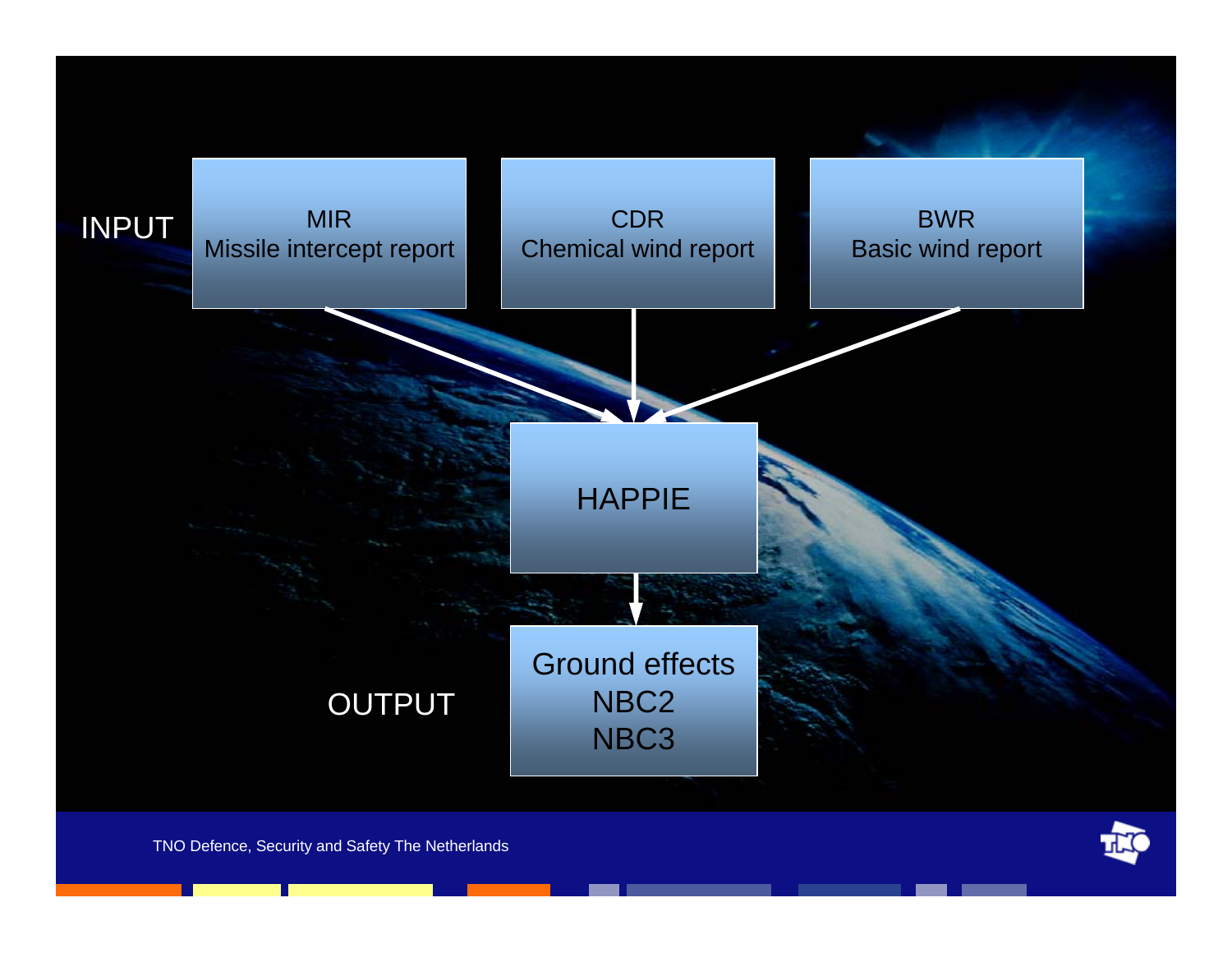#### Ground effects

Liquid and vapour deposition patterns

> (probability contour levels)

Dose

ground patterns **Agent mass** recovery on the ground Casualty model (available but not included)

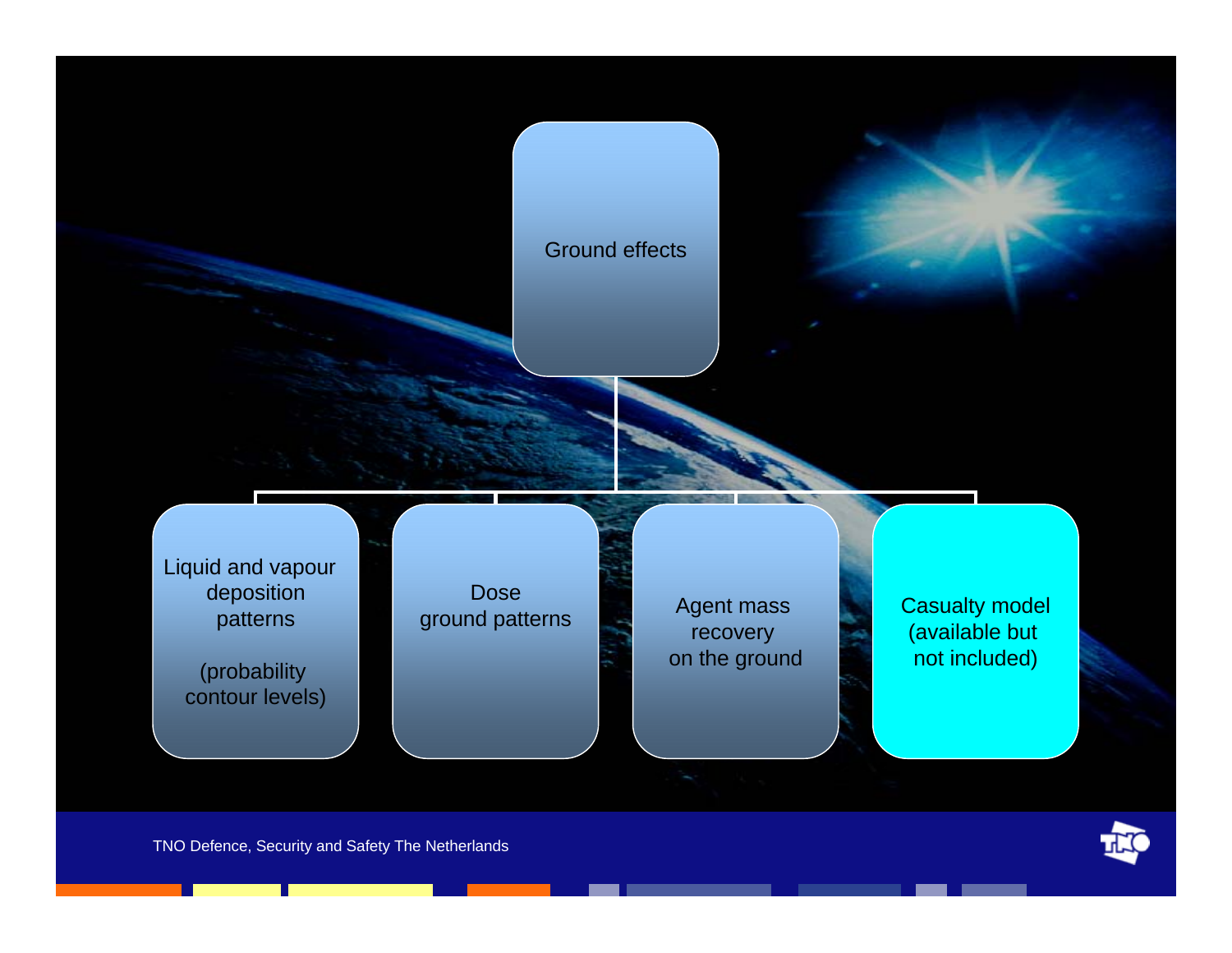# Meteo Model

- Monte Carlo procedures simulate the wind direction, the wind speed and the Pasquill class (generate a systematic frequency distribution of the three meteo parameters)
- Sigma=-a\*ln(u)+b, gaussian distribution of the wind direction, u is the predicted wind speed
- To generate Meteo conditions we randomly combine: wind speed, wind direction and Pasquill class
- All combinations of Meteo conditions form an ensemble with a representative frequency distribution
- Experimentally validated based on 20 months hourly observations and predictions at 30 meteorological stations

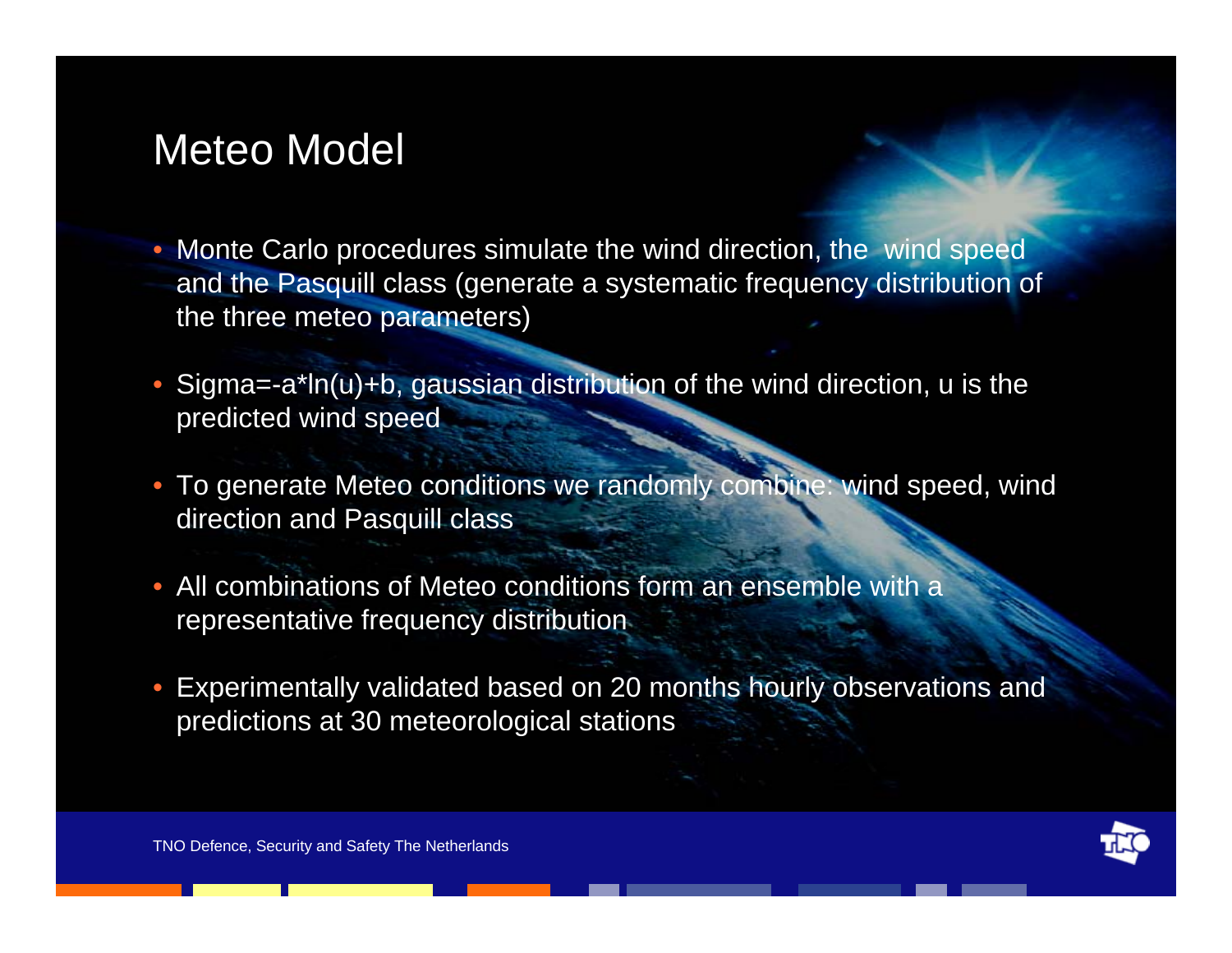### Dispersion model

#### Puff definition

$$
C(x, y, z, t) = m(t) \cdot E_x \cdot E_y \cdot E_z
$$

$$
E_x = \frac{1}{\sqrt{2\pi} \cdot \sigma_x} \cdot \exp\left(-\frac{(x - x_c)^2}{2\sigma_x^2}\right)
$$

*C(x, y, z) :* mass concentration at location *(x, y, z)*  $x_c$   $y_c$   $z_c$   $\approx$  co-ordinates of the centre of the puff *m(t)* : mass contained in the puff

 $\sigma_x$   $\sigma_y$   $\sigma_z$ : standard deviations of the mass distribution

#### Puff expansion

$$
\sigma_{xy} = f(x, a, b, u(z_i))
$$

$$
\sigma_z = f(x, z_0, c, d)
$$

x - travel distance<br>a,b,c,d – Pasquill stability class dependent constants  $u$  – wind speed at height  $z_i$  $z_0$  – terrain roughness length

Concentration

$$
C(x, y, z, t) = \sum_i C_{\text{puff}, i}(x, y, z, t) + \sum_j C_{\text{plume}, j}(x, y, z, t)
$$

Deposition  $G$ 

$$
G(x, y, t) = \int_{-\infty}^{\infty} C(x, y, z, t) dz
$$
 **Dosage** 
$$
D(x, y, z, t) = \int_{0}^{t} C(x, y, z, t) dz
$$

 $D(x, y, z,t) = \int C(x, y, z, \tau) d\tau$  $\overline{0}$ 



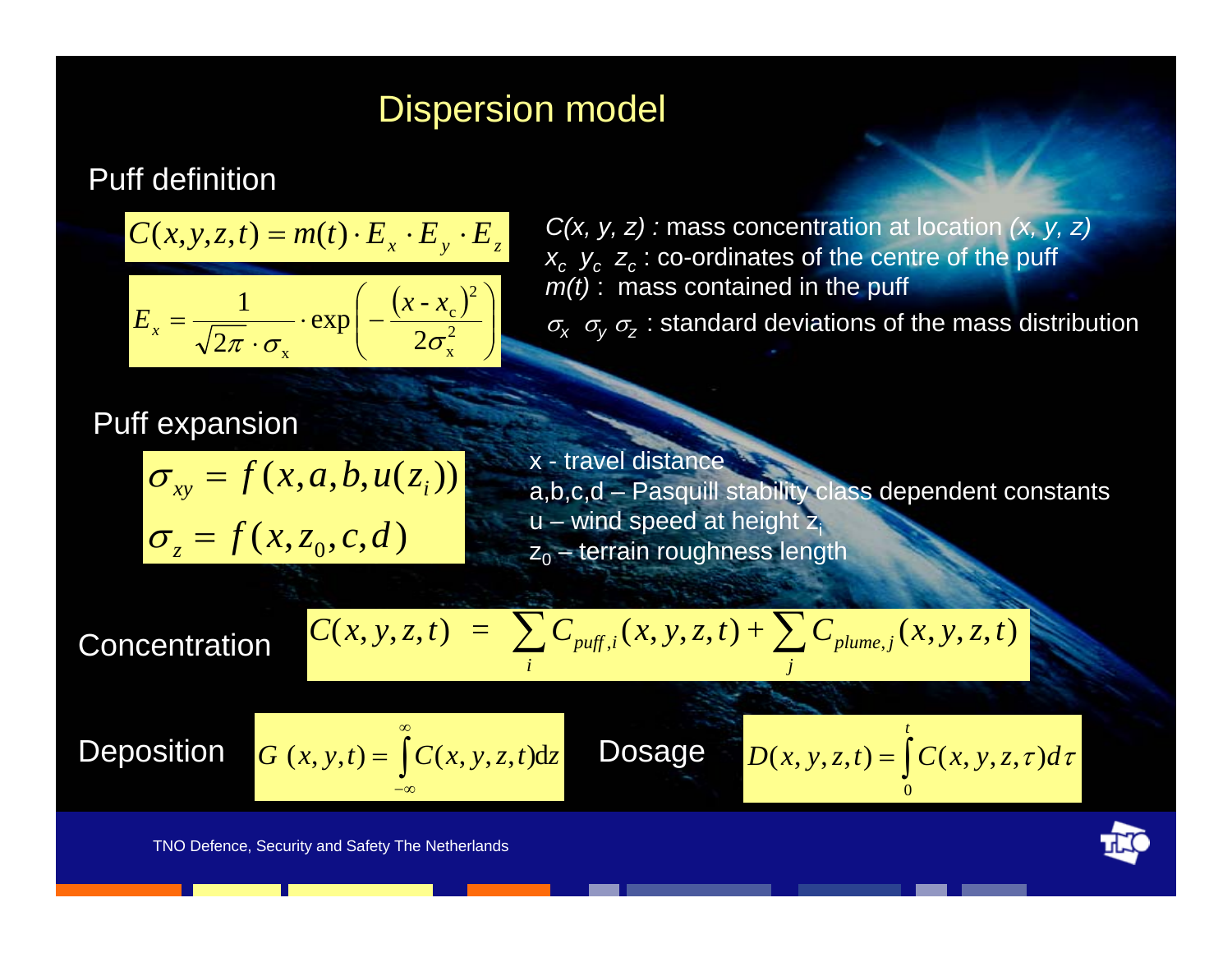# Evaporation models

### Evaporation of falling drops



- 
- 
- Cs saturation concentration at Ts
- Ts drop surface temperature

 $Sh,Sc,Nu,\Pr,\mathrm{Re}=f(\eta,k^{air},c_{P}^{air},T^{air},D,\rho^{air})$ 

Secondary evaporation from the surface - the old Monaghan model

$$
q_1 = m_i \cdot \frac{1 - f_{ss}}{t_{ss} - t_{imp}}
$$

 $q_1$ ,  $q_2$ ,  $q_3$  - evaporation rates in the three phases

$$
q_2 = m_i \cdot \frac{f_{ss} - f_{te}}{t_{te} - t_{ss}}
$$

 $q_{\overline{\beta}} = 0$ 

- *fimp*  remaining liquid fraction at drop's impact time  $t_{ss}$  - at drop's steady state time
- $f_{te}$  at the total evaporation time

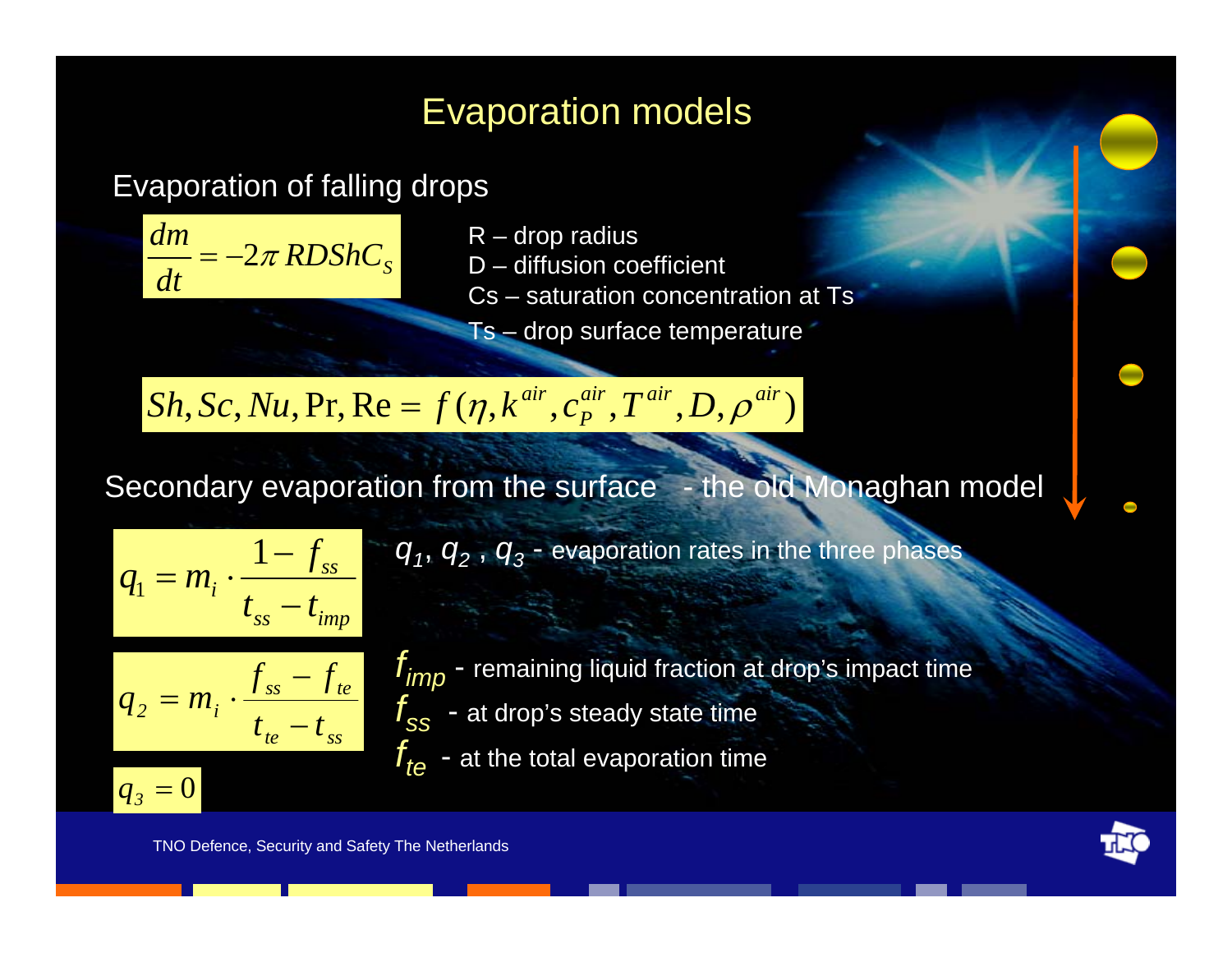# DEBRIS submunition behaviour model

#### • Trajectory analysis

• Aerodynamic heating of the submunitions:

 $\triangleright$  Shape and material of the submunition

 $\triangleright$  Available thermal protection coating

 $\triangleright$  Type of the agent

 $\triangleright$  Ejection velocity

 $\triangleright$  Height of release

• Heating and thermal demise of agent contained in the submunition

¾Convection model ¾Agent properties studies

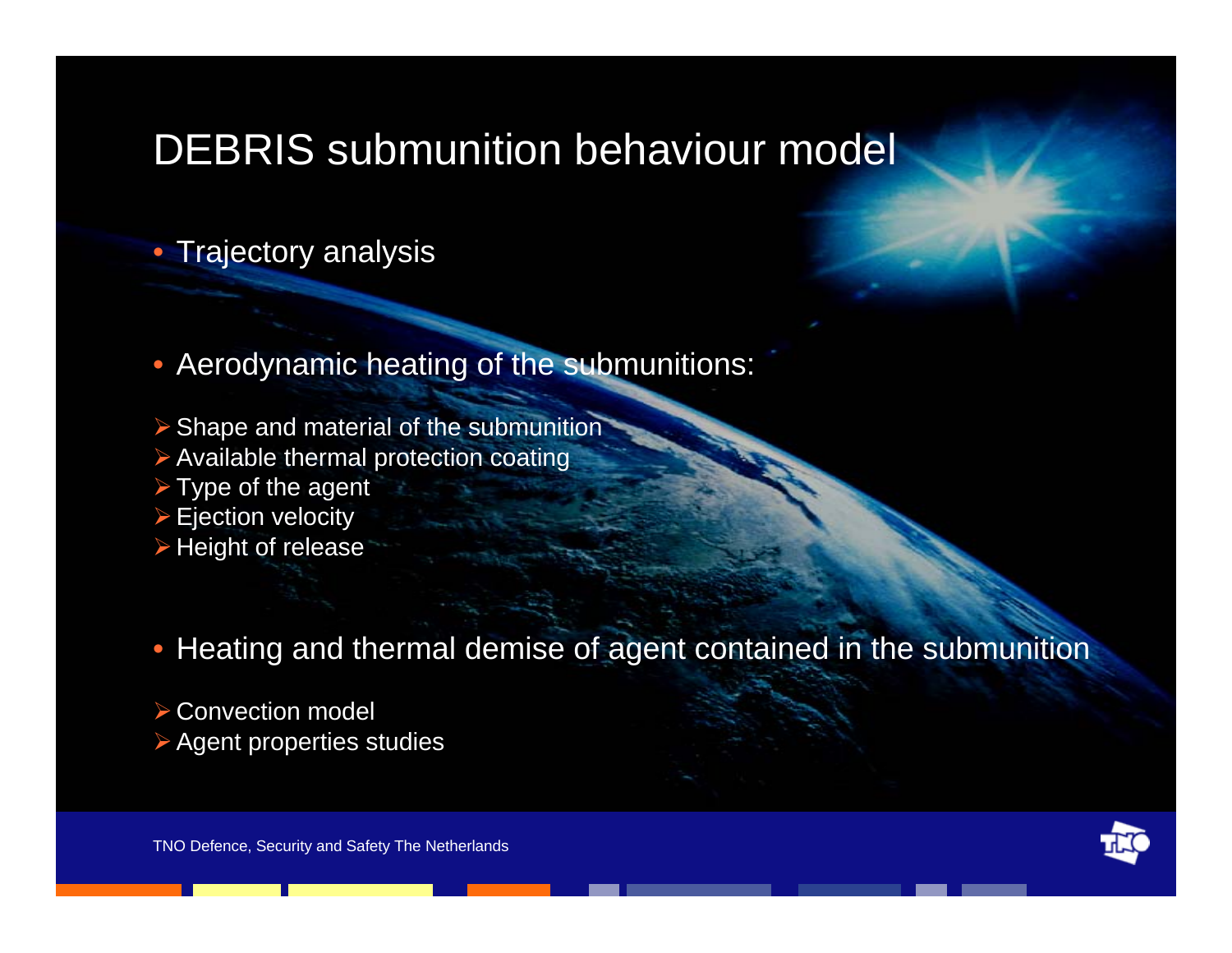# Break-up model – in progress

DEBUT 06: Drop Evaporation and Break-Up Tool

It calculates:

- Agent cloud dimensions
- Drop size distributions
- Initial mass loss due to evaporation
- Validation on-going (experiments due in 2007 / 2008)

To be developed also for non-Newtonian liquids

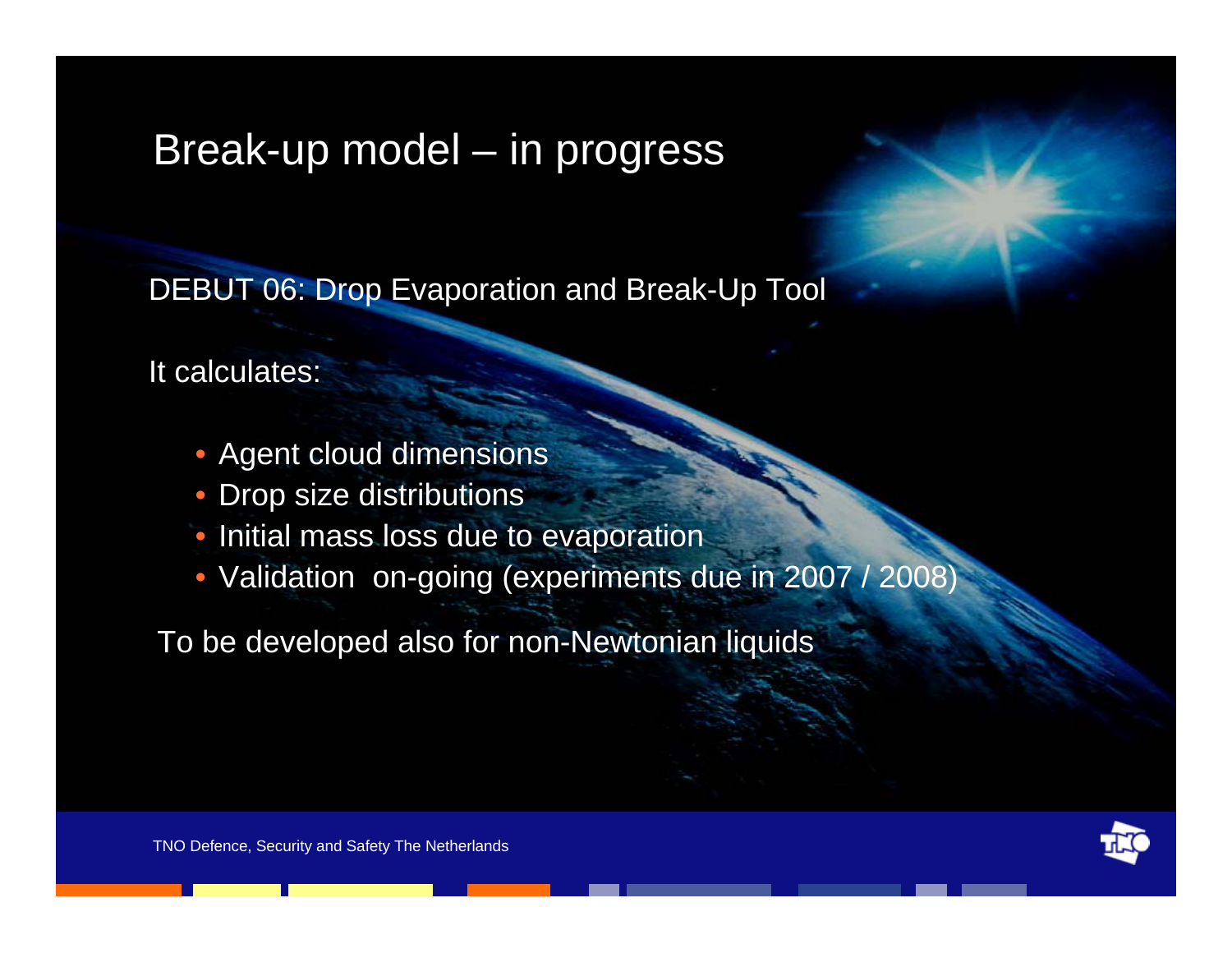# HAPPIE in JPOW IX 2006

**TIC WINO** 

POLITICIANDS AIR OF

 $\Box$   $\odot$ 

embar 2004

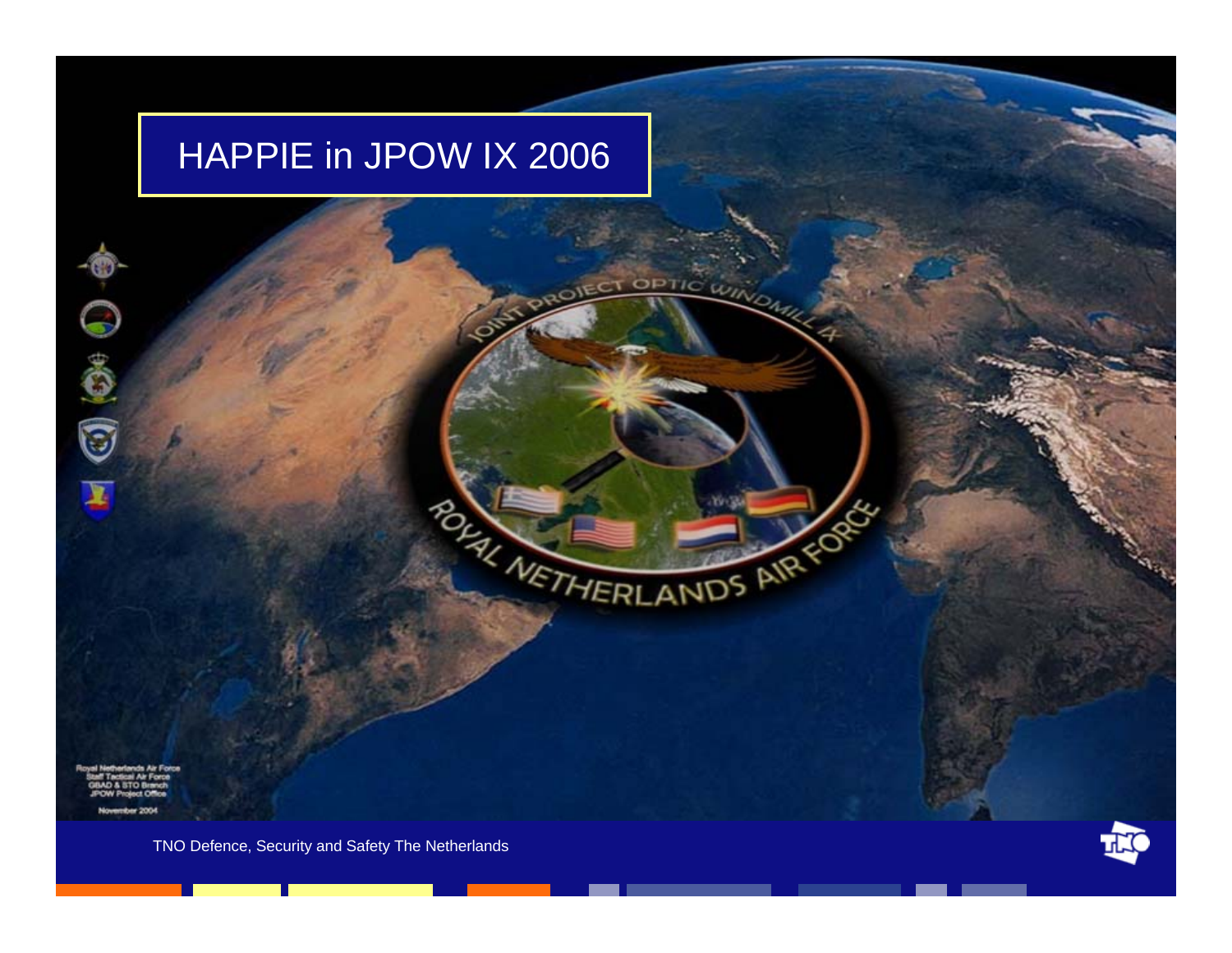### An missile intercept exercise performed within JPOW IX

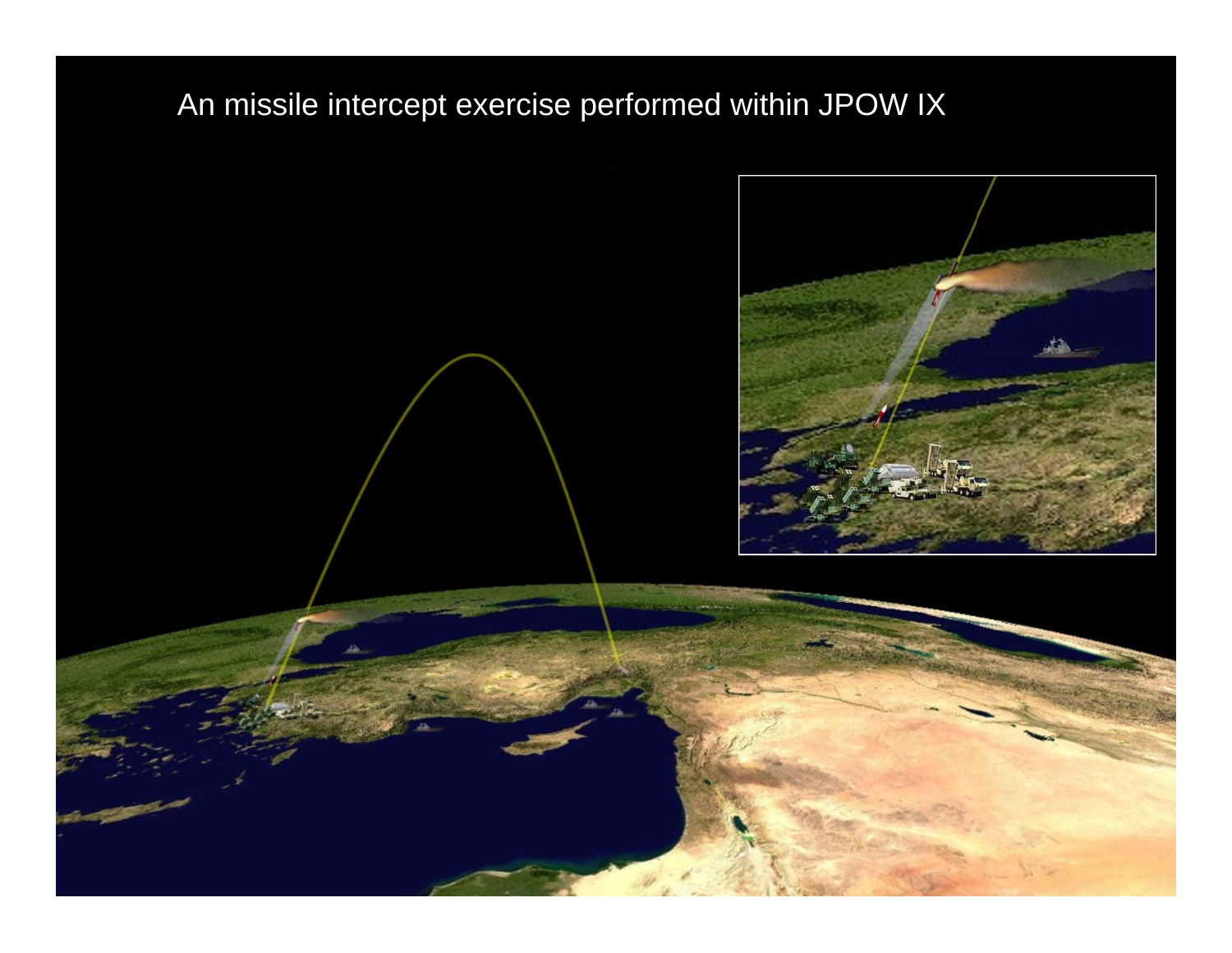Ground effect calculation after an missile intercept performed within JPOW IX



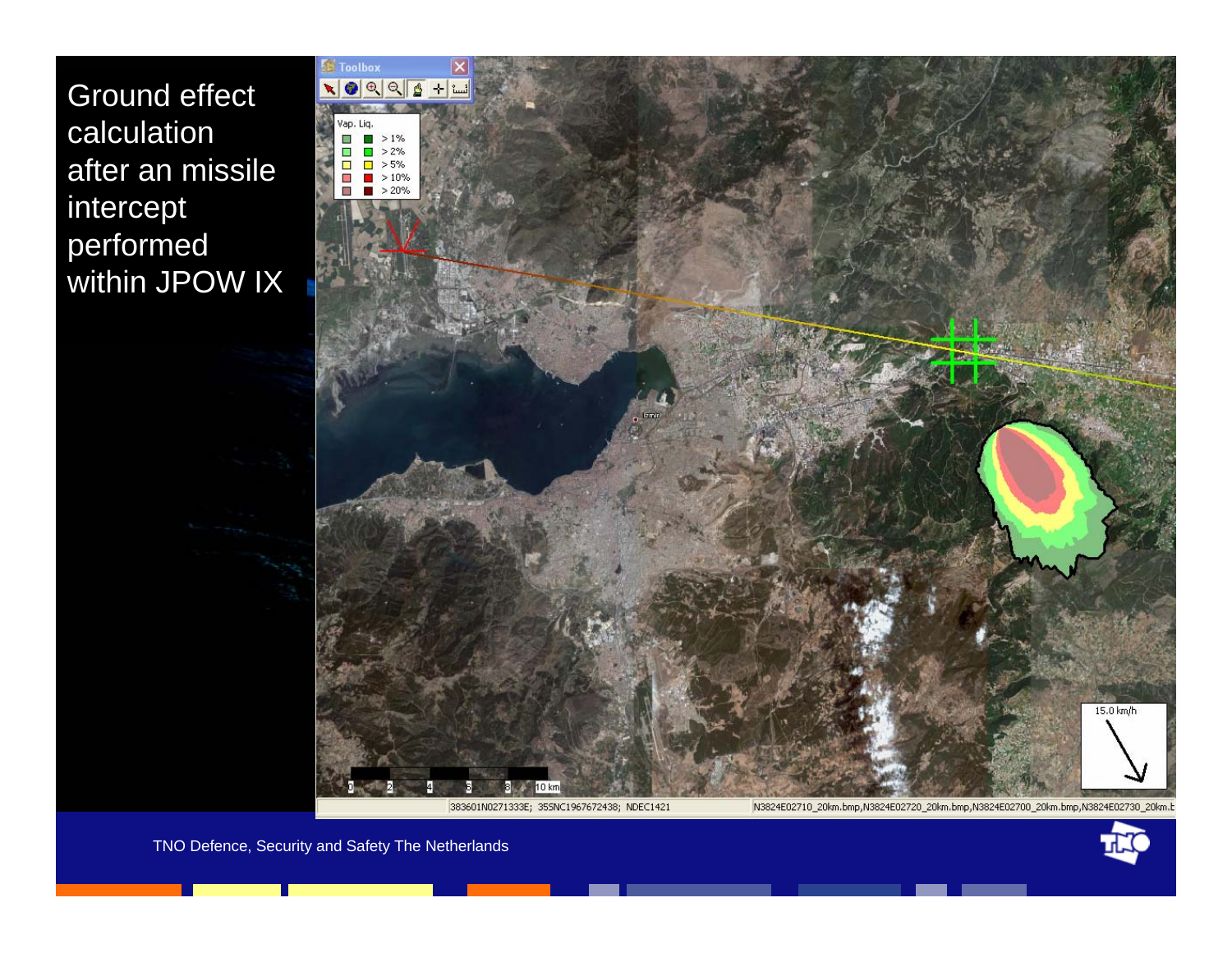